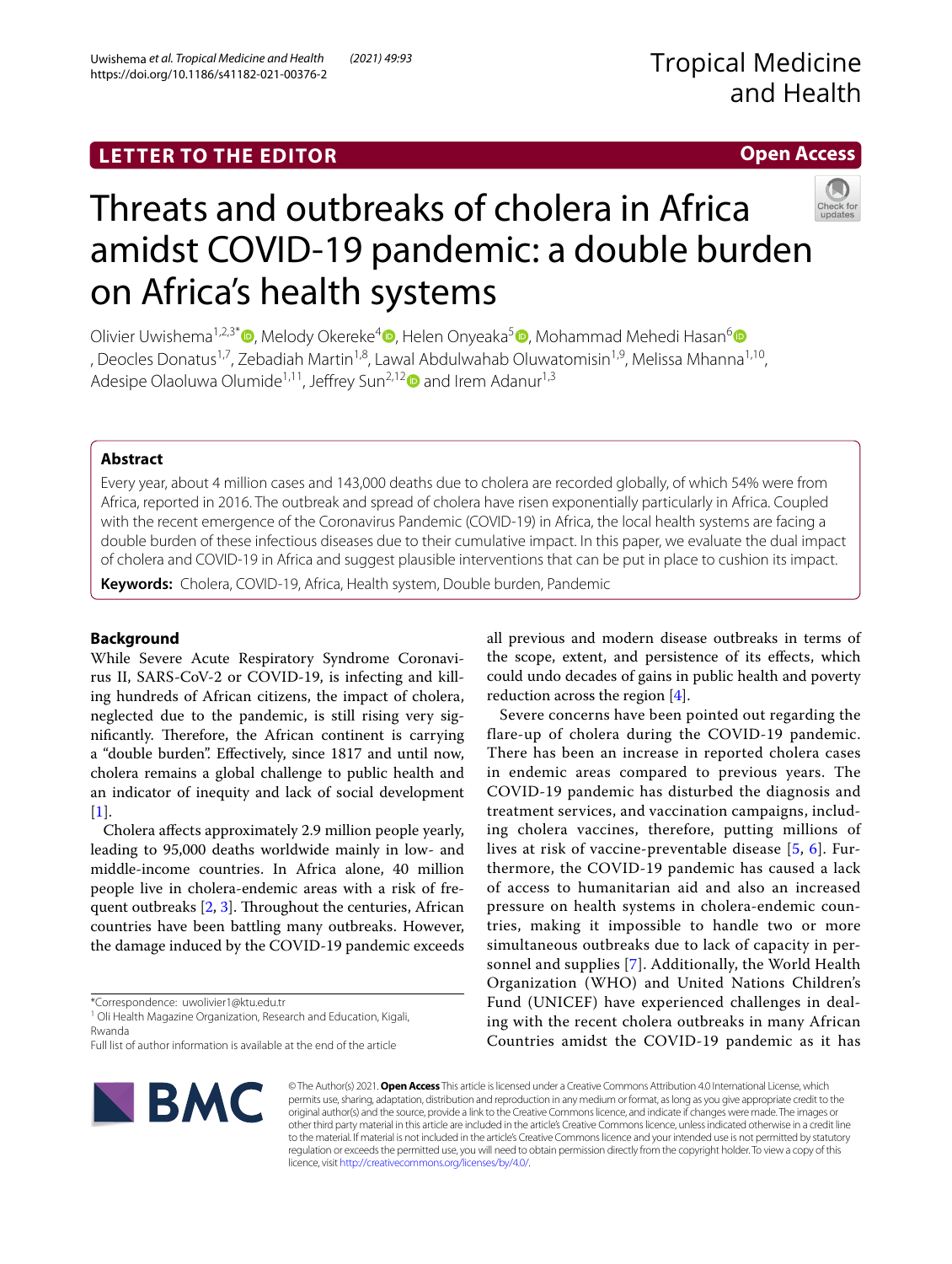added an extra burden on the already existing, limited resources [\[8](#page-3-7), [9](#page-3-8)].

However, the pandemic has helped in spreading awareness on essential infection control measures: it has highlighted the importance of personal hygiene practices, the importance of vaccines in the protection against infectious disease and the role of prediction, preparedness, and early response that should be deployed to slow the spread of cholera [[2](#page-3-1)].

With the COVID-19 outbreak, the increased threat of cholera should not be overlooked, especially that all regional health organizations are weighed down by this new pandemic. At this stage, international and humanitarian bodies may be essential to equip and prepare the African institutions to face and minimize the impact of even any potential pandemic in the future.

## **The situation of fghting cholera before COVID 19 pandemic in Africa**

In March 2020, WHO declared COVID 19 arising from Wuhan province in China as a global pandemic and as a global threat [[10](#page-3-9)]. This devastating news affected almost every sector including shifting attention from the existing fatal diseases that have claimed many people's lives far more than the COVID 19 [[11\]](#page-3-10).

Cholera has caused havoc for centuries affecting almost every continent, currently with a higher incidence in developing countries, being associated with poverty [[12](#page-3-11)]. As cholera remains a significant global public health concern, its occurrence is linked to insufficient access to safe water and proper sanitation. Oral cholera vaccine (OCV) has been recommended as an additional public health tool along with the safe Water, Sanitation and Hygiene (WASH) technique as a measure to eliminate the disease [[13\]](#page-3-12). Before the emergence of vaccine, the WASH strategy was widely adopted in the fight against the disease in African countries [[13](#page-3-12)].

OCV seems to be cost-effective as part of the prevention and control measure of cholera when targeted at the population with a high risk of cholera and poor access to healthcare facilities and has been employed in some countries of Africa, such as Malawi, Mozambique, and Ethiopia [\[14](#page-3-13)].

In 2011, WHO established a global oral cholera vaccine stockpile aiming at the rapid response to cholera outbreaks. From 2013 to 2017, over 25 million doses have been requested from the cholera vaccine stockpile, but only 51% were shipped to countries in need some African countries such as Malawi and Mozambique [\[14,](#page-3-13) [15\]](#page-3-14).

## **Burden of cholera during the COVID 19 outbreak in Africa**

Cholera outbreak remains a major public health concern since its frst outbreak [\[2](#page-3-1), [3,](#page-3-2) [16](#page-3-15)]. High-risk areas are periurban slums, concentration camps for displaced populations or refugees where the minimum requirement for clean and safe water and sanitation system requirements is not always met [[1\]](#page-3-0). Disruption of humanitarian services to high-risk areas poses great setbacks in the fght against the cholera outbreak due to poor surveillance of the outbreak.

Due to lack of efective surveillance and weakening of healthcare system as efforts are being directed towards fght against COVID-19, data regarding cholera outbreaks are limited and uncertain in most African countries [[1\]](#page-3-0). However, recently in the past 2 years, cholera outbreaks have been reported in Ethiopia and Sudan, both cholera-endemic regions coinciding with COVID-19 era  $[17]$  $[17]$ . This has been evidenced in reports from Ethiopia, where disruption of response to cholera response during COVID-19 has led to approximately 15,000 cases and 250 deaths [[17](#page-3-16)]. Conficts also contributed to poor response to cholera outbreak, especially in the Tigray region, which caused Ethiopians to flee to Sudan, staying in refugee camps with disrupted WASH services. Disruption of WASH services coinciding with restrictions of humanitarian services, and the economic strains developed during COVID-19 are a great hindrance to campaigns against cholera outbreak, thus worsening the burden.

The last cholera outbreak in Somalia dates back to 2017 following a flood that occurred in Jubba basin and Shabelle River. The outbreak was contained in five out of six regions. However, as of April 2020, an increased number of cases was reported following a flood caused by heavy rainfalls, with the cumulative attack rate increasing to 26 persons per  $100,000$  by  $2021$  [\[8](#page-3-7)]. These findings suggest the role of naturally occurring events such as a flood in spreading the outbreak, but on the other hand, this presents critical failure of healthcare system response to cholera outbreak which occurred mainly during COVID-19 era. In addition to cholera, some African countries have faced other infectious diseases and viral outbreaks such as bird fu, malaria, Ebola, measles, dengue, plague and Lassa fever [[18–](#page-3-17)[25](#page-4-0)].

## **Eforts and challenges to cholera response amidst COVID‑19 in Africa**

The widespread cholera epidemics in Africa have been linked to overpopulation, water, sanitation issues, and penury  $[26]$  $[26]$ . The prevention of cholera is focused on improving sanitation and hygiene standards. The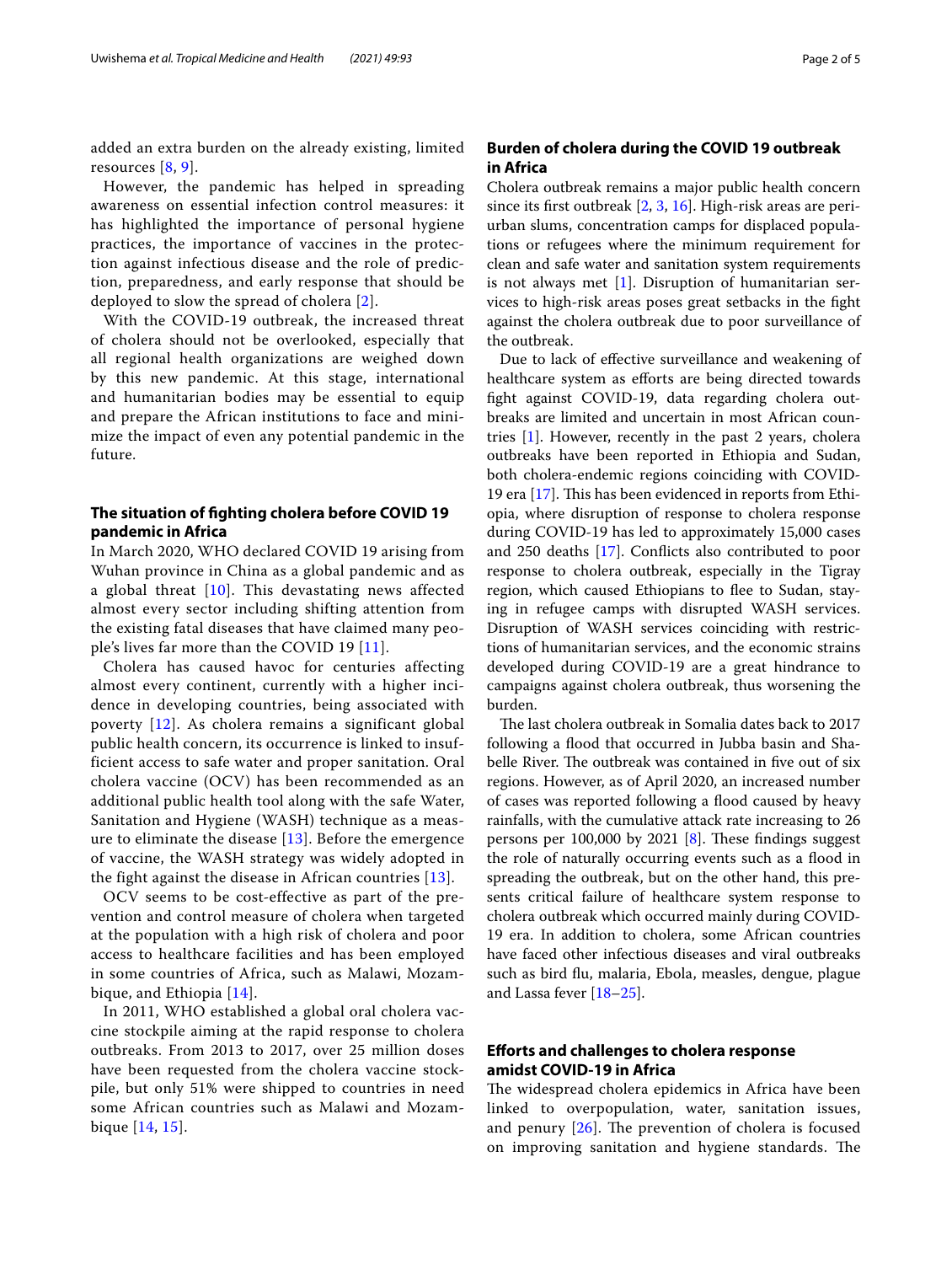

<span id="page-2-0"></span>World Health Organization (WHO) also endorses the oral cholera vaccines usage as a temporary preventative measure. There are several hurdles such as fragile socio-economic infrastructure, lack of adequate resources, logistics impeding widespread and pragmatic use of cholera vaccines in Africa, and vaccination rates remain low [[27\]](#page-4-2). Cholera prevention and control strategy was adopted by 47 African countries prior to the COVID-19 pandemic. The African countries have agreed to reduce cholera incidence by implementing evidence-based steps, strengthening treatment methods, strengthening border monitoring, and encouraging oral cholera vaccines use while expanding water supply investments  $[28]$  $[28]$ . The pandemic, as expected, had an adverse infuence on many schemes that could be implemented, such as vaccine advertising efforts, supplies, launching surveillance system, hygiene programs that were victimized due to lockdown initiatives, quarantine and social distance to help deter spreading the disease. Therefore, national control and prevention strategies should be implemented, providing efective and afordable diagnostics and treatment for cholera and COVID-19, enhancing laboratory diagnostics, clinical management, environmental control and research. The community's involvement is highly recommended, and the development of an efective prevention strategy would be the key pillars to mitigate cholera incidence, especially during the challenging times of the COVID-19 pandemic.

## **Recommendations**

The emergence of COVID-19 has disrupted the hard-won years of progress against cholera in Africa, but despite the paradigm shift in focus on COVID-19, it is critical that cholera must not become more forgotten. While the focus is on COVID-19, eforts such as improving water supply investment and sanitation, encouraging the use of oral cholera vaccines, strengthening cross-border surveillance, government, and stakeholder collaboration are necessary to counter the burden of cholera. A summary of challenges and recommendations is provided in the fgure below (Fig. [1\)](#page-2-0).

## **Conclusion**

Africa is a high-risk area for the spread of cholera due to poor sanitation systems, lack of good drinking water, and densely populated areas. Disruption of healthcare services in high-risk areas due to COVID-19 therefore poses a great challenge in the fght against cholera. As priority is now being shifted towards COVID-19 containment, data regarding cholera outbreaks are limited and unavailable in most African countries resulting in a lapse in contact tracing and the management of cholera patients as they are left undiagnosed and untreated. To win the fght against cholera and COVID-19 simultaneously, a 'whole of Africa' integrated approach involving collective advocacies, cross-border surveillance and information sharing, and stakeholder collaboration would be crucial for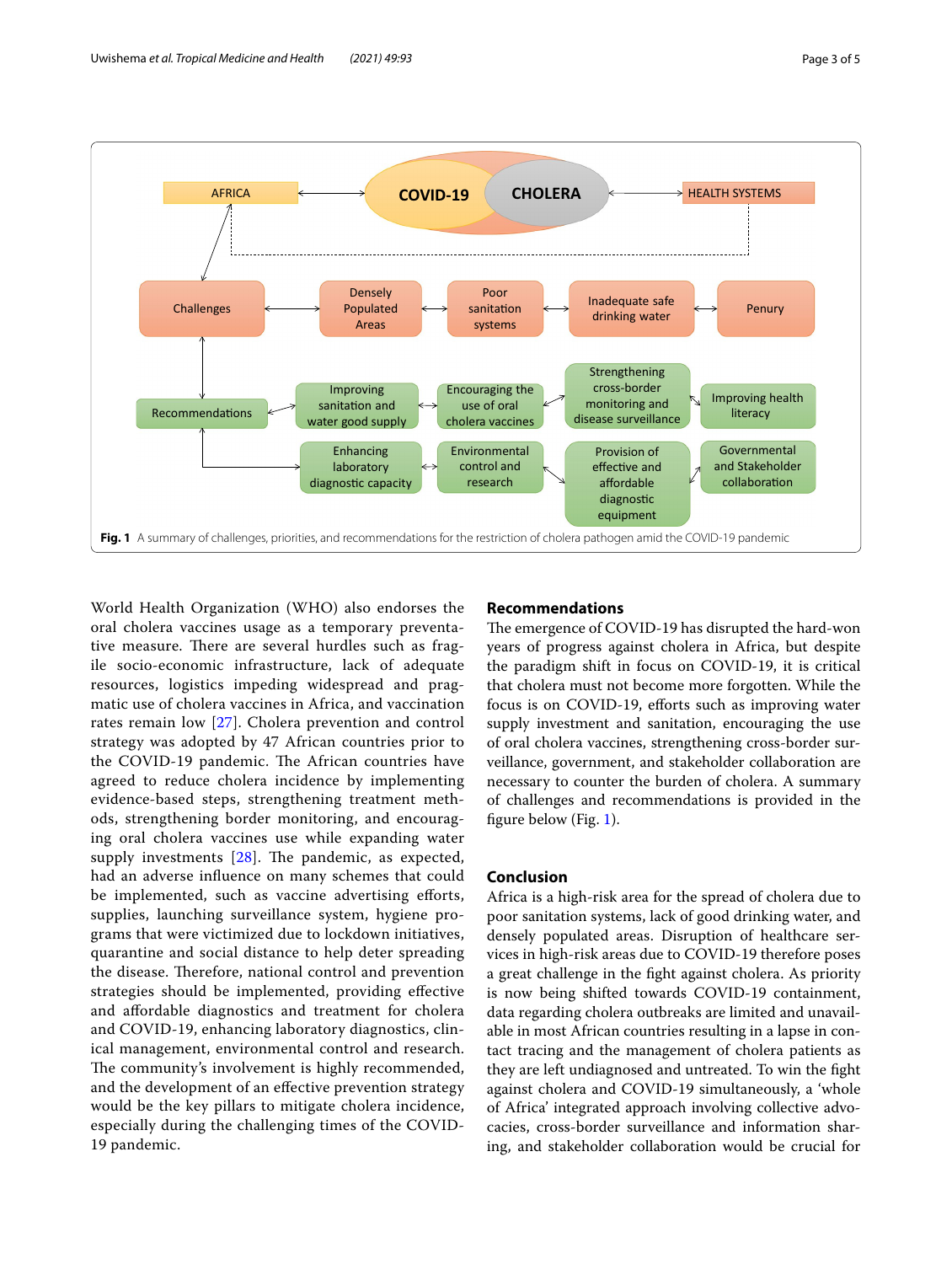## progress. This will ensure that no country is left behind because no one is safe until everyone is safe.

#### **Abbreviations**

COVID-19: Coronavirus Disease 2019; WHO: World Health Organization; UNICEF: United Nations Children's Emergency Fund; OCV: Oral cholera vaccine; WASH: Water, Sanitation and Hygiene.

#### **Acknowledgements**

None.

#### **Authors' contributions**

OU: conceptualization, project administration, writing—review and editing, and designing. HO: reviewed and edited the first and second draft. Collection and assembly of data: all authors. Data analysis and interpretation: all authors. Manuscript writing: all authors. All authors read and approved the fnal manuscript.

#### **Funding**

We have not received any fnancial support for this manuscript.

#### **Availability of data and materials**

Not applicable.

### **Declarations**

**Ethics approval**

#### Not applicable.

#### **Competing interests**

The authors declared no competing interests.

#### **Author details**

<sup>1</sup>Oli Health Magazine Organization, Research and Education, Kigali, Rwanda.<br><sup>2</sup>Clinton Global Initiative University, Naw York USA, <sup>3</sup>Faculty of Medicine Clinton Global Initiative University, New York, USA. <sup>3</sup> Faculty of Medicine, Karadeniz Technical University, 61080 Trabzon, Turkey. <sup>4</sup> Faculty of Pharmaceutical Sciences, University of Ilorin, Kwara State, Nigeria. <sup>5</sup>School of Chemical Engineering, University of Birmingham, Edgbaston, Birmingham B15 2TT, UK. <sup>6</sup>Department of Biochemistry and Molecular Biology, Faculty of Life Science, Mawlana Bhashani Science and Technology University, Tangail 1902, Bangladesh. <sup>7</sup>University of Dar es salaam Tanzania, Dar es Salaam, Tanzania.<br><sup>8</sup>Mbeya Zonal Consultant Hospital, Mbeya Tanzania. <sup>9</sup>Denartment of Sur-Mbeya Zonal Consultant Hospital, Mbeya, Tanzania. <sup>9</sup> Department of Surgery, University of Ilorin Teaching Hospital, Kwara State, Nigeria. <sup>10</sup>Faculty of Medicine, University of Saint Joseph Beirut, Beirut, Lebanon. <sup>11</sup> Department of Obstetrics and Gynaecology, Olabisi Onabanjo University Teaching Hospital, Sagamu, Nigeria. 12Faculty of Health Sciences, McMaster University, Hamilton, ON, Canada.

Received: 21 July 2021 Accepted: 1 October 2021

#### **References**

- <span id="page-3-0"></span>Hassan OB, Nellums LB. Cholera during COVID-19: the forgotten threat for forcibly displaced populations. EClinicalMedicine. 2021;32: 100753. [https://doi.org/10.1016/j.eclinm.2021.100753.](https://doi.org/10.1016/j.eclinm.2021.100753)
- <span id="page-3-1"></span>2. COVID-19, infection control, and cholera, 2021. [https://www.healtheuro](https://www.healtheuropa.eu/covid-19-infection-control-and-cholera/107561/) [pa.eu/covid-19-infection-control-and-cholera/107561/.](https://www.healtheuropa.eu/covid-19-infection-control-and-cholera/107561/) Accessed 10 May 2021.
- <span id="page-3-2"></span>3. Ali M, Lopez AL, You YA, Kim YE, Sah B, Maskery B, Clemens J. The global burden of cholera. Bull World Health Organ. 2012;90:209–18. [https://doi.](https://doi.org/10.2471/BLT.11.093427) [org/10.2471/BLT.11.093427](https://doi.org/10.2471/BLT.11.093427).
- <span id="page-3-3"></span>4. Disease Surveillance, Emergency Preparedness and Response in Eastern and Southern Africa—World | ReliefWeb, 2021. [https://reliefweb.int/](https://reliefweb.int/report/world/disease-surveillance-emergency-preparedness-and-response-eastern-and-southern-africa) [report/world/disease-surveillance-emergency-preparedness-and-respo](https://reliefweb.int/report/world/disease-surveillance-emergency-preparedness-and-response-eastern-and-southern-africa) [nse-eastern-and-southern-africa.](https://reliefweb.int/report/world/disease-surveillance-emergency-preparedness-and-response-eastern-and-southern-africa) Accessed 10 May 2021.
- <span id="page-3-4"></span>5. COVID-19: massive impact on lower-income countries threatens more disease outbreaks | Gavi, the Vaccine Alliance, 2021. [https://www.gavi.](https://www.gavi.org/news/media-room/covid-19-massive-impact-lower-income-countries-threatens-more-disease-outbreaks) [org/news/media-room/covid-19-massive-impact-lower-income-count](https://www.gavi.org/news/media-room/covid-19-massive-impact-lower-income-countries-threatens-more-disease-outbreaks) [ries-threatens-more-disease-outbreaks](https://www.gavi.org/news/media-room/covid-19-massive-impact-lower-income-countries-threatens-more-disease-outbreaks). Accessed 10 May 2021.
- <span id="page-3-5"></span>6. Impact of COVID-19 on vaccine supplies | UNICEF Supply Division, 2020. [https://www.unicef.org/supply/stories/impact-covid-19-vaccine-suppl](https://www.unicef.org/supply/stories/impact-covid-19-vaccine-supplies) [ies.](https://www.unicef.org/supply/stories/impact-covid-19-vaccine-supplies) Accessed 10 May 2021.
- <span id="page-3-6"></span>7. Deadly malaria and cholera outbreaks grow amongst refugees as COVID pandemic strains health systems, warns IRC | International Rescue Committee (IRC), 2020. [https://www.rescue.org/press-release/deadly-malar](https://www.rescue.org/press-release/deadly-malaria-and-cholera-outbreaks-grow-amongst-refugees-covid-pandemic-strains) [ia-and-cholera-outbreaks-grow-amongst-refugees-covid-pandemic-strai](https://www.rescue.org/press-release/deadly-malaria-and-cholera-outbreaks-grow-amongst-refugees-covid-pandemic-strains) [ns](https://www.rescue.org/press-release/deadly-malaria-and-cholera-outbreaks-grow-amongst-refugees-covid-pandemic-strains). Accessed 10 May 2021.
- <span id="page-3-7"></span>8. WHO EMRO | Outbreak update-Cholera in Somalia, 24 January 2021 | Cholera | Epidemic and pandemic diseases, 2021. [http://www.emro.who.](http://www.emro.who.int/pandemic-epidemic-diseases/cholera/outbreak-update-cholera-in-somalia-24-january-2021.html) [int/pandemic-epidemic-diseases/cholera/outbreak-update-cholera-in](http://www.emro.who.int/pandemic-epidemic-diseases/cholera/outbreak-update-cholera-in-somalia-24-january-2021.html)[somalia-24-january-2021.html.](http://www.emro.who.int/pandemic-epidemic-diseases/cholera/outbreak-update-cholera-in-somalia-24-january-2021.html) Accessed 10 May 2021.
- <span id="page-3-8"></span>9. Advocacy brief: a water crisis in the time of COVID-19: impact of funding shortages on Public Health in Yemen, June, 2020—Yemen | ReliefWeb, 2020. [https://reliefweb.int/report/yemen/advocacy-brief-water-crisis](https://reliefweb.int/report/yemen/advocacy-brief-water-crisis-time-covid-19-impact-funding-shortages-public-health-yemen)[time-covid-19-impact-funding-shortages-public-health-yemen.](https://reliefweb.int/report/yemen/advocacy-brief-water-crisis-time-covid-19-impact-funding-shortages-public-health-yemen) Accessed 10 May 2021.
- <span id="page-3-9"></span>10. Shereen MA, Khan S, Kazmi A, Bashir N, Siddique R. COVID-19 infection: origin, transmission, and characteristics of human coronaviruses. J Adv Res. 2020;24:91–8.<https://doi.org/10.1016/j.jare.2020.03.005>.
- <span id="page-3-10"></span>11. Paul E, Brown GW, Ridde V. COVID-19: time for paradigm shift in the nexus between local, national and global health. BMJ Glob Health. 2020;5:2622. [https://doi.org/10.1136/bmjgh-2020-002622.](https://doi.org/10.1136/bmjgh-2020-002622)
- <span id="page-3-11"></span>12. Gabutti G, Rossanese A, Tomasi A, Giufrida S, Nicosia V, Barriga J, Florescu C, Sandri F, Stefanati A. Cholera, the current status of cholera vaccines and recommendations for travellers. Vaccines. 2020;8:1–17. [https://doi.org/10.](https://doi.org/10.3390/vaccines8040606) [3390/vaccines8040606](https://doi.org/10.3390/vaccines8040606).
- <span id="page-3-12"></span>13. D'Mello-Guyett L, Gallandat K, Van Den Bergh R, Taylor D, Bulit G, Legros D, Maes P, Checchi F, Cumming O. Prevention and control of cholera with household and community water, sanitation and hygiene (WASH) interventions: a scoping review of current international guidelines. PLoS ONE. 2020. <https://doi.org/10.1371/journal.pone.0226549>.
- <span id="page-3-13"></span>14. Teoh SL, Kotirum S, Hutubessy RCW, Chaiyakunapruk N. Global economic evaluation of oral cholera vaccine: a systematic review. Hum Vaccines Immunother. 2018;14:420–9. [https://doi.org/10.1080/21645515.2017.](https://doi.org/10.1080/21645515.2017.1392422) [1392422](https://doi.org/10.1080/21645515.2017.1392422).
- <span id="page-3-14"></span>15. Hsiao A, Desai SN, Mogasale V, Excler JL, Digilio L. Lessons learnt from 12 oral cholera vaccine campaigns in resource-poor settings. Bull World Health Organ. 2017;95:303–12. [https://doi.org/10.2471/BLT.16.175166.](https://doi.org/10.2471/BLT.16.175166)
- <span id="page-3-15"></span>16. WHO. Cholera, 2021. [https://www.who.int/news-room/fact-sheets/detail/](https://www.who.int/news-room/fact-sheets/detail/cholera) [cholera.](https://www.who.int/news-room/fact-sheets/detail/cholera) Accessed 6 May 2021.
- <span id="page-3-16"></span>17. The Global Alliance Against Cholera (G.A.A.C). Ongoing cholera epidemic in Ethiopia, 2020. [https://www.choleraalliance.org/en/ressources/news/](https://www.choleraalliance.org/en/ressources/news/ongoing-cholera-epidemic-ethiopia) [ongoing-cholera-epidemic-ethiopia.](https://www.choleraalliance.org/en/ressources/news/ongoing-cholera-epidemic-ethiopia) Accessed 6 May 2021.
- <span id="page-3-17"></span>18. Uwishema O, Adriano LF, Chalhoub E, et al. Bird fu outbreak amidst COVID-19 pandemic in South Africa: efforts and challenges at hand. J Med Virol. 2021.<https://doi.org/10.1002/jmv.27124>.
- 19. Aborode AT, David KB, Uwishema O, Nathaniel AL, Imisioluwa JO, Onigbinde SB, Farooq F. Fighting COVID-19 at the expense of malaria in Africa: the consequences and policy options. Am J Trop Med Hyg. 2021;104(1):26–9.<https://doi.org/10.4269/ajtmh.20-1181>.
- 20. Aborode AT, Tsagkaris C, Jain S, Ahmad S, Essar MY, Fajemisin EA, Adanur I, Uwishema O. Ebola outbreak amid COVID-19 in the Republic of Guinea: priorities for achieving control. Am J Trop Med Hyg. 2021. [https://doi.org/](https://doi.org/10.4269/ajtmh.21-0228) [10.4269/ajtmh.21-0228.](https://doi.org/10.4269/ajtmh.21-0228)
- 21. Uwishema O, Adriano LF, Torbati T, Onyeaka H. Measles crisis in Africa amidst the COVID-19 pandemic: delayed measles vaccine administration may cause a measles outbreak in Africa. J Med Virol. 2021. [https://doi.org/](https://doi.org/10.1002/jmv.27150) [10.1002/jmv.27150](https://doi.org/10.1002/jmv.27150).
- 22. Uwishema O, Adanur I, Babatunde AO, Hasan MM, Elmahi O, Olajumoke KB, Aborode AT, Emmanuella N, Costa A, Ahmad S, Essar MY. Viral infections amidst COVID-19 in Africa: implications and recommendations. J Med Virol. 2021.<https://doi.org/10.1002/jmv.27211>.
- 23. Uwishem O, et al. Dengue fever outbreak in Cook Island: a rising concern, eforts, challenges and future recommendations. J Med Virol. 2021. <https://doi.org/10.1002/jmv.27223>.